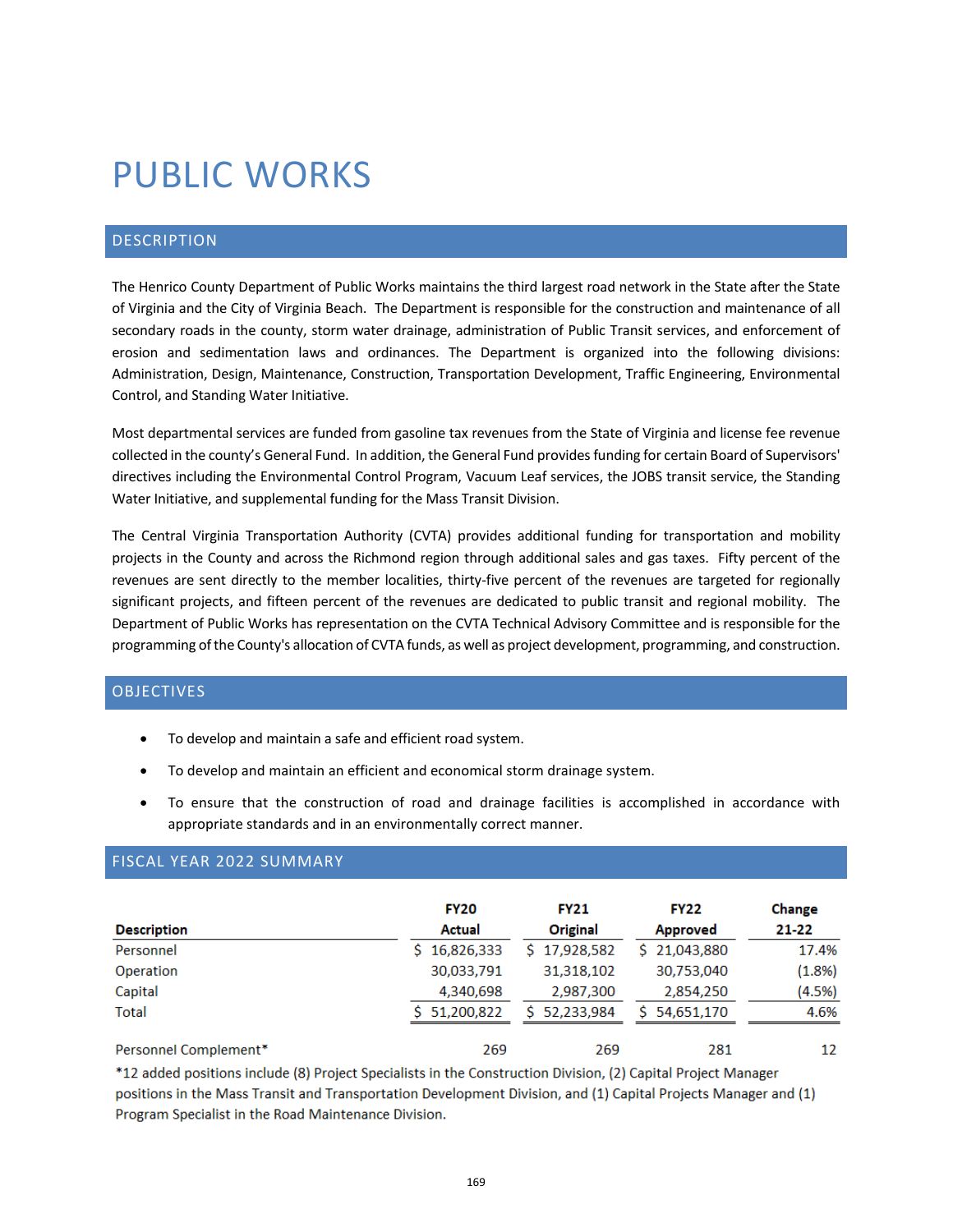| PERFORMANCE MEASURES              |             |             |             |                     |
|-----------------------------------|-------------|-------------|-------------|---------------------|
|                                   | <b>FY20</b> | <b>FY21</b> | <b>FY22</b> | Change<br>$21 - 22$ |
| <b>Workload Measures</b>          |             |             |             |                     |
| Lane Miles of Road Maintained     | 3,547       | 3,553       | 3,573       | 20                  |
| <b>Traffic Signals Maintained</b> | 161         | 159         | 167         | 8                   |
| Development Plans Reviewed        | 1,606       | 2.050       | 2,050       | 1,705               |

# OBJECTIVES CONTINUED

- To review and provide for the most cost effective system of Public Transit for the residents of the county.
- To provide prompt responses to citizen inquiries or requests for service.
- To enforce Chesapeake Bay Act regulations along with current erosion and sedimentation control ordinances and policies.

#### BUDGET HIGHLIGHTS

The Department's budget for FY2021-22 is \$54,651,170, representing an increase of \$2,417,186 or 4.6 percent from the FY2020-21 approved budget. Within this budget, which combines both Gas Tax and General Fund supported programs, the personnel component is budgeted to increase by a net difference of \$3,115,298, or 17.4 percent. The increase in the personnel component is due to the addition of 12 new positions, sizable wage adjustments and associated increases in fringe benefit costs. The proposal for new positions includes eight Project Specialists in the Construction Division, two Capital Project Manager positions in the Mass Transit and Transportation Development Division, and one Capital Projects Manager and one Program Specialist in the Road Maintenance Division. The latter two positions will help to service the projects funded through the Central Virginia Transit Authority (CVTA).

The operating component decreased \$565,062, or 1.8 percent, due to decreases in Temporary Help Services, Other Contractual Services, and Diesel Fuel costs in the Road Maintenance Division. Capital outlay costs are budgeted to decrease by \$133,050 as decreased costs for the purchase of Machinery and equipment outweighed cost increases in motor vehicle purchases. General fund support of \$200,000 is also provided for feasibility studies that will assist with the VDOT smart scale application process which determines eligibility for additional funding for transportation projects.

The FY2021-22 budget includes funding of \$45,375,421 from the State's Gas Tax maintenance allocation, \$8,929,049 from Henrico's General Fund subsidy, and \$346,700 from miscellaneous departmental revenue. The total projected Gas Tax for FY2021-22 is based on the allocation for operations and maintenance and does not include a construction allocation. If gas tax were allocated for construction, it would be included in the capital budget section of this document. There has not been a construction allocation funded by gas tax since FY2008-09.

The State's Gas Tax maintenance allocation is used for 83.0 percent of the operating budget. The gas tax allocation will support all Department of Public Works' divisions except the Standing Water Initiative and Environmental Inspection. This revenue source is restricted to roadway maintenance activities.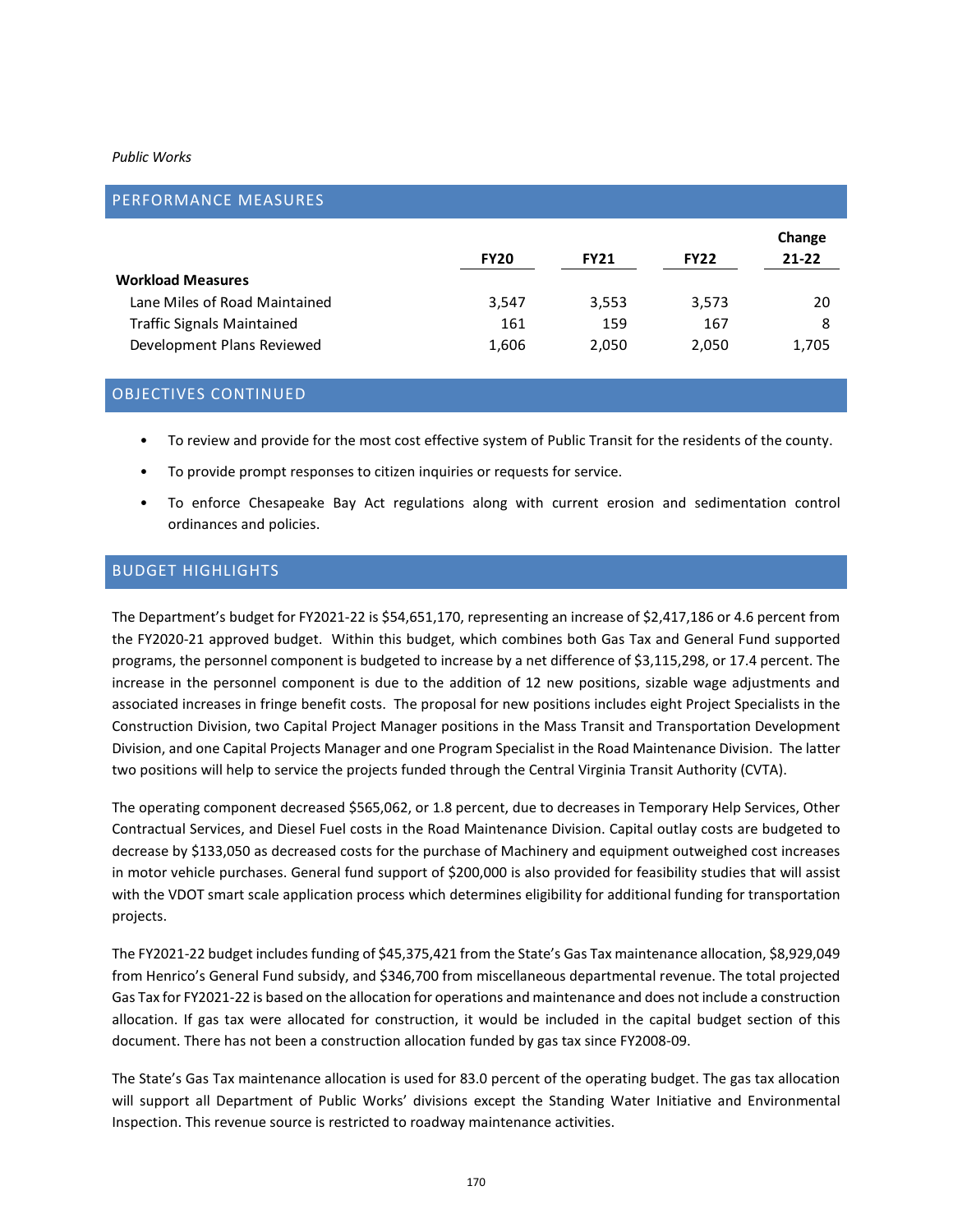The functions supported by the General Fund subsidy total \$8,929,049. The General Fund supports 100 percent of expenses related to the Standing Water Initiative and Environmental Inspection divisions.

Public Works has several projects included in Henrico County's FY2021-22 Capital Budget. Countywide Land Acquisitions (Drainage), Minor Drainage Improvements, and Countywide Creeks and Streams projects have a combined budget of \$1,750,000 and are funded by revenues from Motor Vehicle License Fees. Additionally, \$22,500,000 is included in Capital Budget for Countywide Pedestrian Improvements and a new CVTA Reserve.

What follows is a discussion of each of the divisions within Public Works.

#### ADMINISTRATION DIVISON

The total budget for the Administration Division is \$1,844,857 and is an increase of 222,886, or 13.7 percent, from FY2020-21. The personnel component is expected to increase by \$122,886, or 7.9 percent, which reflects salary investments and associated benefit costs. The operating component remains flat at \$64,599, while capital outlay will increase by \$100,00 for computer equipment replacement.

#### ROAD MAINTENANCE DIVISION

The total budget for the Road Maintenance Division is \$29,823,387, which is an increase of 292,849, or 1.0 percent, from FY2020-21. The personnel component is expected to increase by \$1,623,191, or 20.6 percent, which reflects the addition of a Capital Projects Manager and a Program Specialist as well as sizable salary investments and associated benefit costs. The operating component will decrease by \$689,642, or 3.6 percent, compared to the prior fiscal year. The capital outlay will decrease by \$640,700, or 25.7 percent.

# TRAFFIC ENGINEERING DIVISION

The total budget for the Traffic Engineering Division is \$4,903,383 and is an increase of 668,578, or 15.8 percent, from FY2020-21. The personnel component is budgeted to increase by \$322,578, or 13.9 percent, which reflects salary investments and benefit costs. The operating component will increase by \$27,000, or 1.9 percent, compared to the prior fiscal year. The capital outlay will increase by \$319,000 to enable acquisition of new vehicles for the division.

# CONSTRUCTION DIVISION

The total budget for the Construction Division is \$3,780,623, which is a decrease of \$487,930, or 14.8 percent, from FY2020-21. The personnel component is budgeted to increase by \$467,930 or 24.5 percent. This sizable increase is due to the addition of eight Project Specialists along with the salary and benefit impacts of a sizable wage adjustment. The operating request represents a decrease of \$4,750, or 0.3 percent, compared to the prior fiscal year. The proposed budget for capital outlay requests an increase of \$24,750 for new computer equipment.

#### DESIGN DIVISION

The total budget for the Design Division is \$2,218,532, which is an increase of 302,077, or 15.8 percent, from FY2020- 21. The personnel component is expected to increase by \$242,177, or 14.9 percent. The operating component will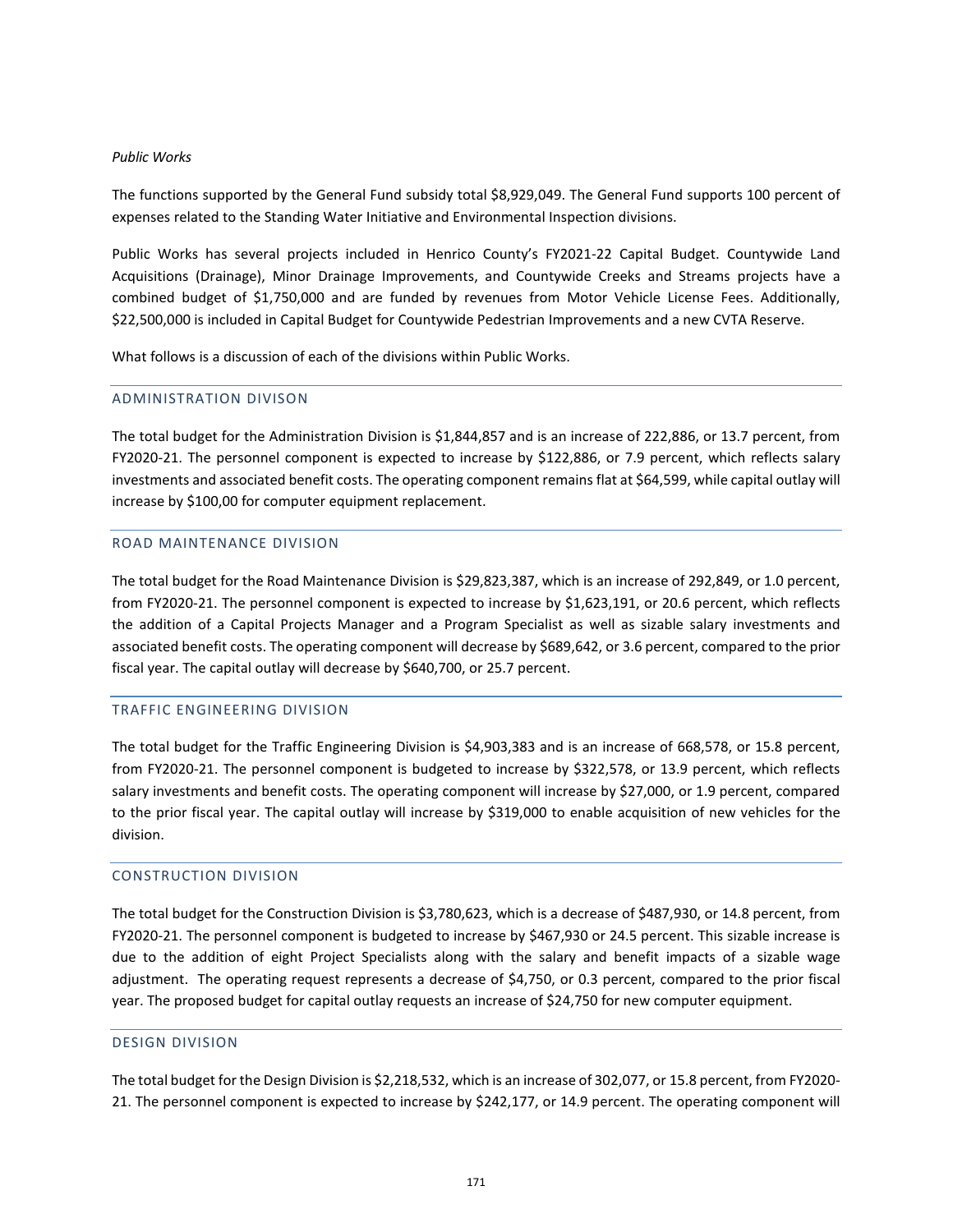increase by \$1,000, or 0.3 percent, compared to the prior fiscal year. The capital outlay will increase by \$58,900 for replacement of machinery and equipment.

#### MASS TRANSIT AND TRANSPORTATION DEVELOPMENT DIVISION

The total budget for the Mass Transit Division is \$5,549,184 and is an increase of \$232,197, or 4.4 percent, from FY2020-21. The personnel component is budgeted to increase by \$125,867, or 15.2 percent. The operating component will increase by \$101,330, or 2.3 percent, compared to the prior fiscal year. This increase will be used for computer software. Capital outlay will increase by \$5,000 for the purchase of computer equipment.

The budget for transportation and mobility is \$4,246,000. This amount is unchanged from FY2020-21.

# DEPARTMENTAL HIGHLIGHTS

In 2020, the Department of Public Works accepted over 14 miles of new roads into the county road network. In addition, the Department completed over 23,000 inspections of active construction projects and reviewed plans for over 500 construction projects. Public Works also secured over \$30 million in grant funding for roadway and pedestrian capital projects through the Virginia Department of Transportation's SMART SCALE program in FY2019- 20.

# SUPPORTING ECONOMIC DEVELOPMENT

Public Works continued facilitating economic development in the county by improving access to the road system. The Department constructed an extension of the westbound Nuckols Road ramp onto I-295 to facilitate traffic flow in the Innsbrook area and is designing an extension of the off-ramp on the eastbound side. In addition, the Department secured a \$650,000 Economic Development Access Program grant from VDOT to extend Engineered Wood Way to accommodate future development.

# COMMUNITY OUTREACH

Public Works staff conducted citizen information meetings and public hearings for new roadway, sidewalk, and stream restoration projects. They presented at multiple elementary and middle school career days, including Touch a Truck, mosquitos, and stream pollution reduction. They hosted interactive booths at Lakeside Cookout, Celebrate Varina, Earth Day Spring Energy Fair, Fall Energy Fair, National Night Out, and Henrico Bug Bizarre where attendees were educated on environmental health compliance related to mosquitoes, proper pet waste disposal, vehicle washing, and proper leaf disposal methods. Staff also attended Community Day and educated the public on the resources and programs provided by Public Works, including road maintenance activities, free mosquito inspections, spill reporting and proper disposal of wastes (for example: pet, grease, household hazardous, wash water). Public Works facilitated two Paint Out Pollution inlet stenciling events in 2019, funded by the Middle James Roundtable, at Twin Hickory Library and Varina Library with an "Only Rain Down the Drain Message."

#### ROAD PROJECTS

Public Works has 66 road and drainage projects underway. There are also 17 transportation studies ongoing. Updates on several major projects include: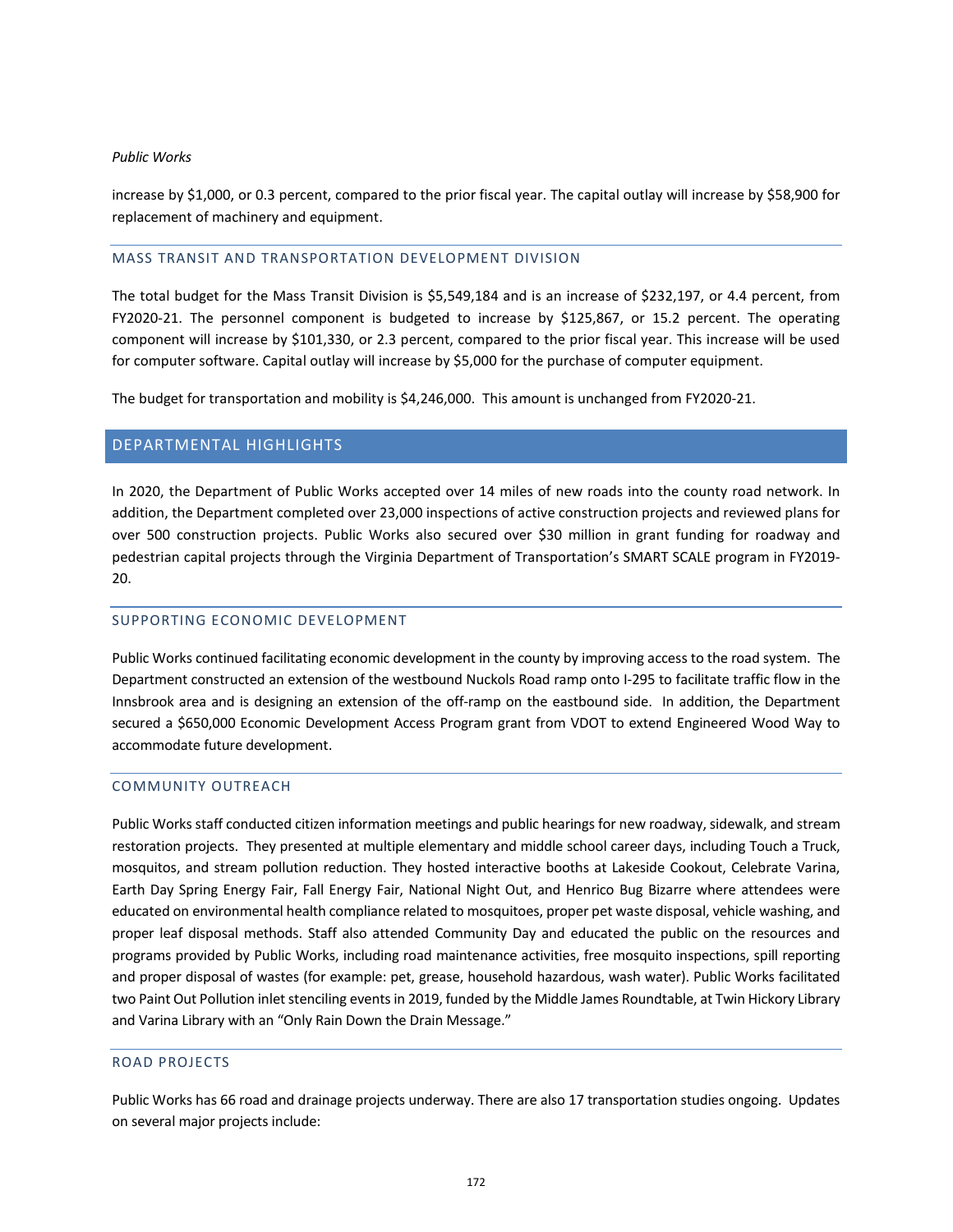#### Dabbs House Road

A 0.8-mile section of Dabbs House Road between Nine Mile Road and East Richmond Road will be widened with curband-gutter, drainage improvements, a sidewalk, and a right-turn lane. Utility lines have been relocated. Construction began in October FY2020-21 and is expected to be complete by September FY2022-23. The total cost of this project is \$13.29 million dollars.

#### N. Gayton Road Interchange at I-64

The Department of Public Works is working with the Virginia Department of Transportation to complete an engineering study supporting a new interchange at N. Gayton Road and I-64 in Short Pump. Upon approval by the Federal Highway Administration, the county will work to fund and design the interchange.

#### Richmond-Henrico Turnpike

The county leveraged \$14.0 million in bond funds to receive \$11.7 million in Virginia Department of Transportation SMART SCALE funding for the Richmond-Henrico Turnpike Improvement Project. This project will widen and improve the existing 1.9-mile section of roadway between Laburnum Avenue and the at-grade railroad crossing located approximately 0.7 miles north of Azalea Avenue. The road will be reconstructed as a four-lane divided roadway with turn lanes, curb-and-gutter, drainage improvements, a 10-foot multi-use trail, and sidewalk.

#### Sadler Road

A 1.9-mile section of Sadler Road between Dominion Boulevard and Cedar Forest Road is being widened and the alignment improved. Improvements include curb and gutter, drainage, a 10-foot wide shared use path, and two roundabouts. The Right of Way acquisition began in June 2020 with utility location scheduled to begin in 2022. Construction is anticipated to begin August 2023.

#### Three Chopt Road

A project to improve a 2.1-mile section of Three Chopt Road between Gaskins Road and Barrington Hills Drive continues to advance with right of way acquisition. This project will widen the roadway to a four-lane divided section with curband-gutter, drainage improvements, and sidewalks. This project is scheduled to be advertised for construction before the end of FY2019-20 with project completion expected in Fall of 2024.

# Woodman Road Extension

The county is partnering with the developer of River Mill to design and construct a 1.4-mile extension of Woodman Road between Greenwood Road and Virginia Center Parkway. The county is constructing a roundabout at the intersection of Woodman Road and Greenwood Road and a 12-ft wide shared use path adjacent to the roadway extension. The developer is constructing the roadway extension and an additional section of shared use path. The project is anticipated to be completed in late FY2020-21.

#### PEDESTRIAN AND COMMUTER IMPROVEMENTS

The Department of Public Works is continuing an initiative to improve bicycle and pedestrian accommodations across the county. In addition to projects already funded and under design or construction, the county was 19.7 million in grant funding in fiscal year 2020-2021 for 28 bicycle and pedestrian related projects. In total, the Department has 43